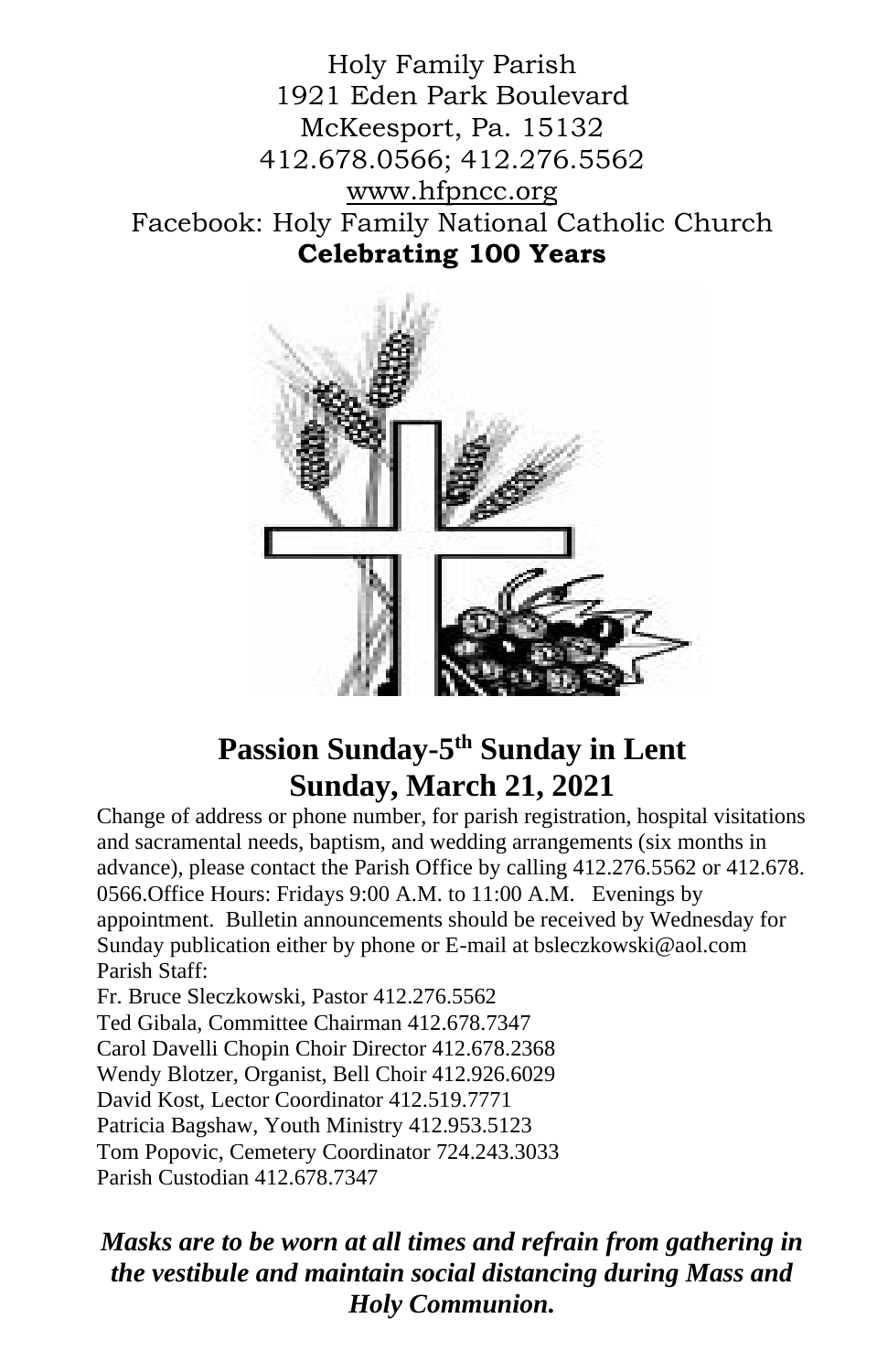### **This Week**

**Sunday, March 21, 2021** Passion Sunday Holy Mass 9:00 A.M. **+The Fornal, Staniek & Como Families** Int. Mrs. Steffania Piekielek

**Friday, March 26, 2021** Stations of the Cross 6. The Cross 7:00 P.M.

**Sunday, March 28, 2021** Palm Sunday Holy Mass 9:00 A.M.

Blessing and Distribution of palms Palms will be available in the Narthex until 10: 30 A.M. for pick-up

## **Annunciation Parish San Antonio Texas**

Due to the storms experienced recently in Texas, the Annunciation Parish, part of our diocese, suffered extreme damage. An appeal is being made to help repair the damage. Checks can be made out to Annunciation of the BVM Catholic Church / send to Fr. Mark Raya / 8706 Dumaine / San Antonio, TX 78240. Your contribution would be well received defraying costs.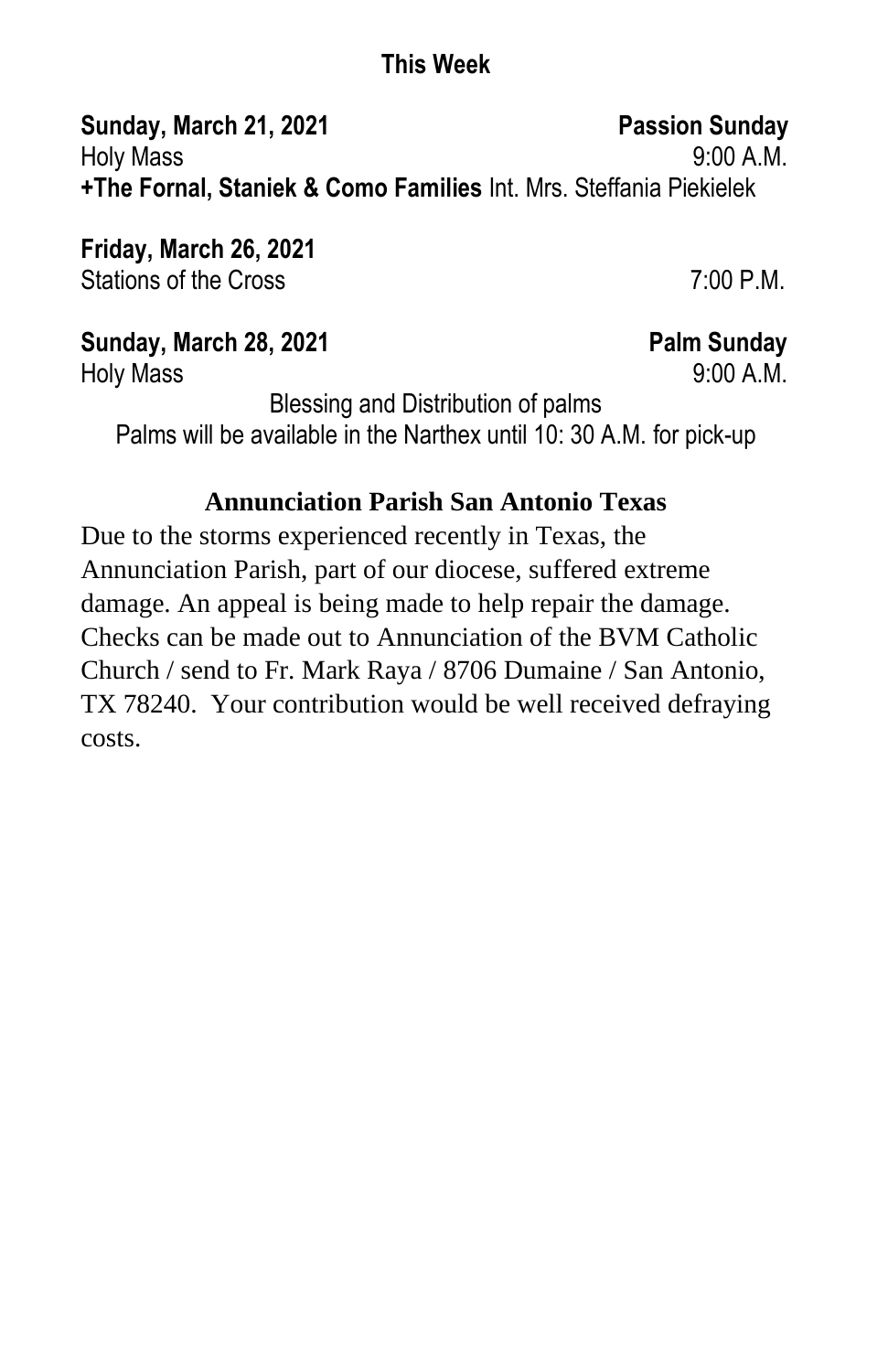#### **PNU News**

Check the PNU website for important information. The annuity promotion has been extended to March 31st; the College Scholarships Forms for both the PNU and Polish American Congress are available and a special article that all millennials should read. And much more. Go to [www.pnu.org;](http://www.pnu.org/) [info@pnu.org](mailto:info@pnu.org) or speak to Henrietta Kleckner 724.863.6715. **Branch 132** 



**thanks all who contributed to the "Roll Away the Stone of Hunger" Lenten food drive. God bless You** 

#### **Our Lenten Journey**

In the weeks of Lent so far, we have followed God's work of salvation: we have seen the Covenants he established with Noah, Abraham, Moses and the people of Israel after the return from Babylon. Now we come to one of the most significant parts of the Old Testament: the promise of a brand-new Covenant, which will be different from all those that went before. This Covenant will see God and Man living more closely together. For the